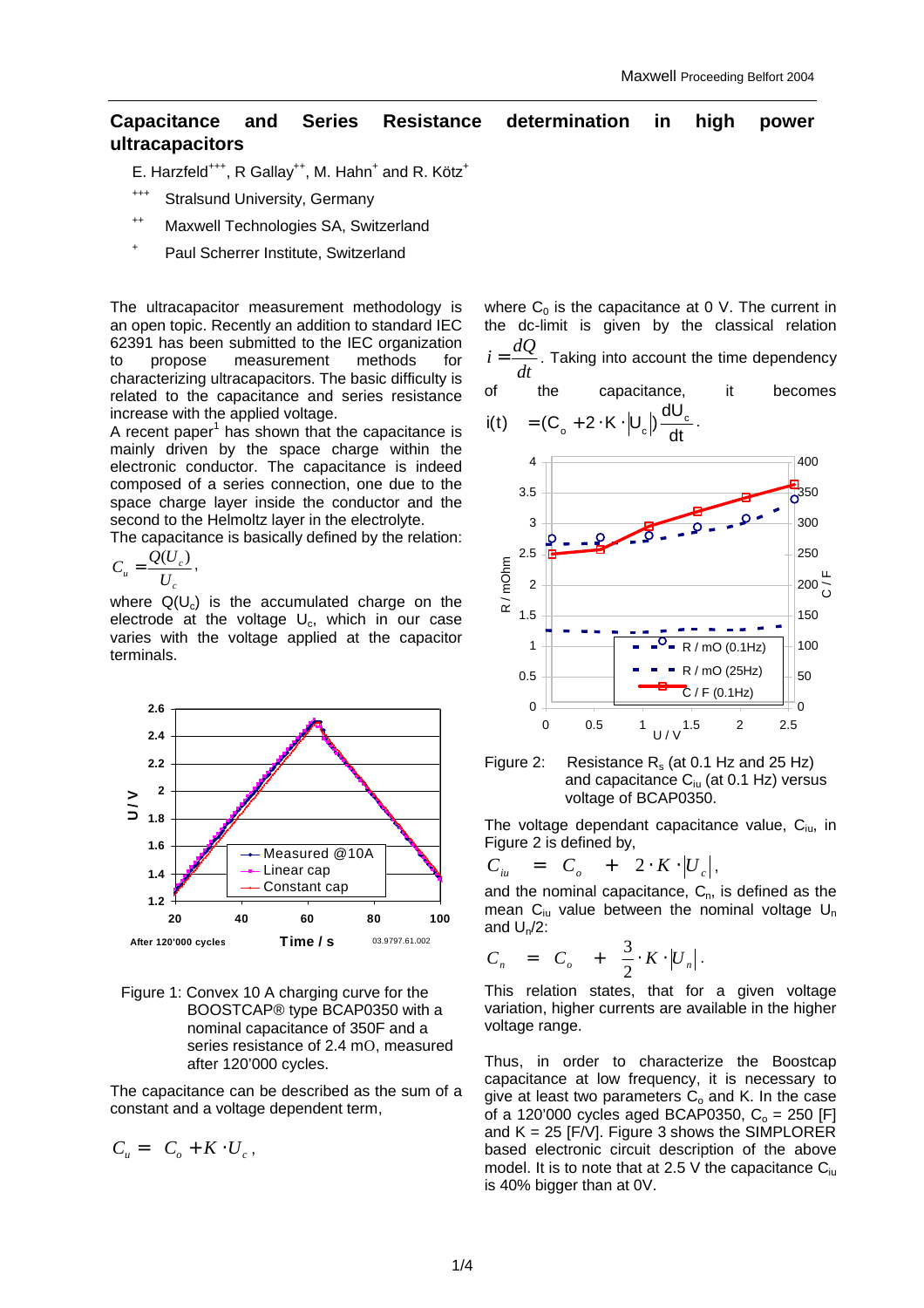

Figure 3: Linear capacitance model

## **Frequency & voltage model**

From this starting point we have developed a more general Frequency Voltage Model. The electrical scheme is shown in figure 4. It takes into account the voltage and the frequency dependencies of both the capacitance and the series resistance.



Figure 4: Frequency voltage model

This new model for dynamic analysis consists of ten layers. The necessary parameters are determined by 2 couples (for 0 V and 2.5 V) of distributions for the series resistance and the capacitance shown in figure 6 and 7. Each distribution is defined for 10 different types of surface contributing to the capacitance. Surface "10" corresponds to the layer near the carbon surface. Surface "1" corresponds to the deepest surface in the activated carbon. This latter surface type collects the highest part of the capacitance, but is difficult to reach for the ions. The model put together the well-known transmission-line model of de Levie<sup>2</sup> and the parallel-RC model of Zubieta.<sup>3</sup> Related models have been used by Dougal $4$  and Belhachemi<sup>5,6</sup> .

Figure 5 depicts the geometric pore structure the Frequency Voltage model is based on. Accordingly, the porous electrodes have three different stages of accessibility, being characterized by a Weibull distribution of capacitance and resistance.



Figure 5: Pore-model

The easiest accessible capacitance lies close to the pore surface.

Most of the surface lies deep in the pores. To reach this surface the ions have a longer way. Consequently the series resistance increases due to the more difficult access for the ions. This does mean that this surface is only accessible in the low frequency domain.



Figure 6 : Capacitance distribution at 0 and 2.5 V



Figure 7: Resistance distribution at 0 and 2.5 V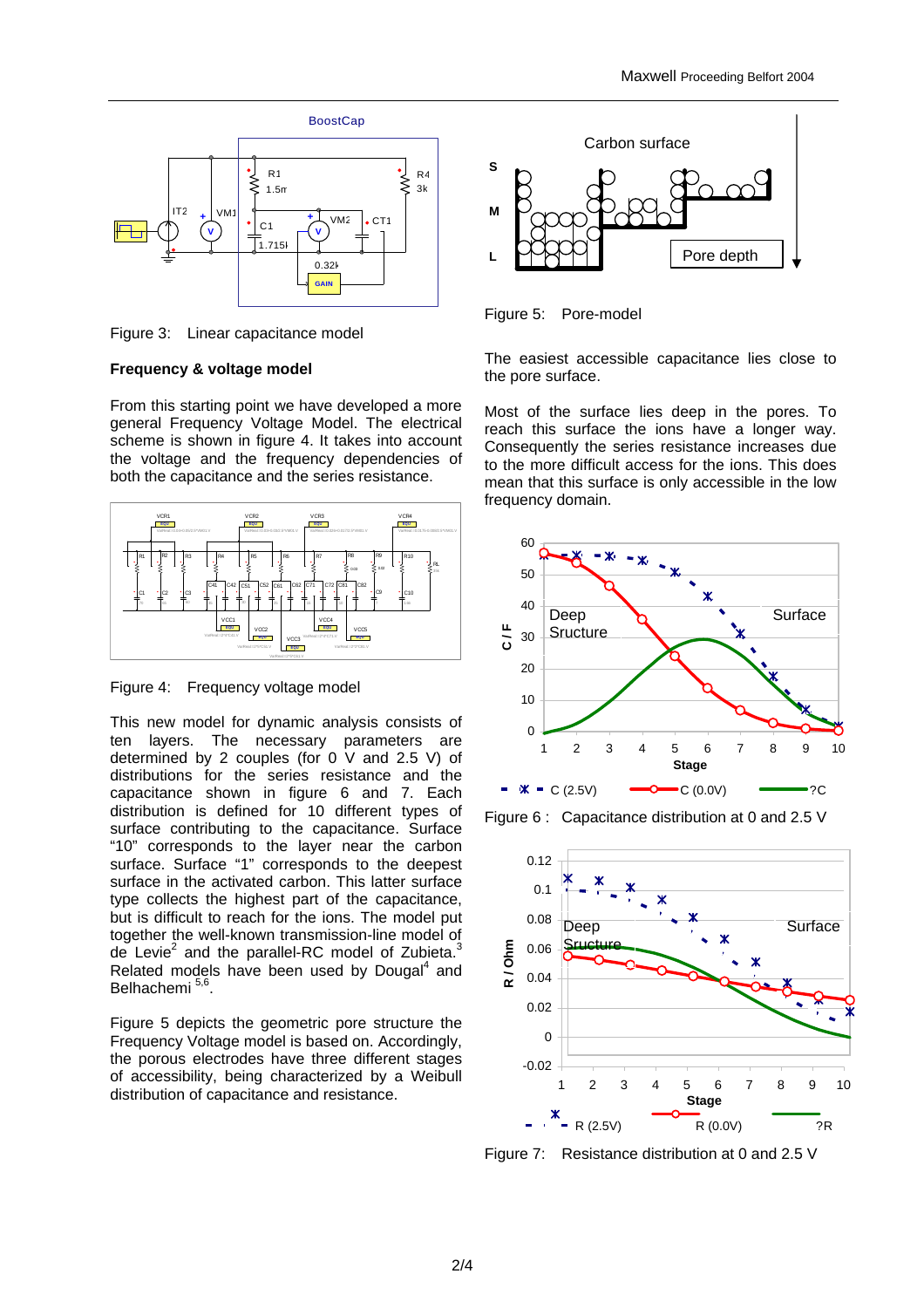# **Results**

The correlation of the Voltage Frequency Model with experimental measurements has been verified by impedance spectroscopy between 0.1 and 1000 Herz. The results are displayed in figure 8 and 9 for the impedance spectrometry.

The capacitance drop shape with the frequency depends on the electrode carbon type. A good technology is characterized by a capacitance drop as high as possible frequency.



Figure 8: Comparison of capacitance from frequency (impedance) spectrum



Figure 9: Comparison of resistance from frequency (impedance) spectrum

From the impedance spectra, it is obvious that at high frequency the capacitance value C<sub>iu</sub> doesn't change with the voltage. In other words the surface accessibility depends on the voltage only for the deep structure.

The correlation of the Voltage Frequency Model has been also verified in the time domain. Figure 1 compares the experimental charging curve of a BCAP0350A01 with a 10A constant current, with the result of the Simplorer simulation using the model parameters.

Figure 10 shows the BCAP0350A01 frequency voltage dependency for an operating voltage of 1.25V and a current load of 20 A.



### Figure 10: Voltage cover curves for AC-load versus frequency

Voltage cover curves shows max. and min. voltage for discrete frequencies. For constant charge and discharge time (equal a constant frequency) the voltage alternates between one point of the upper and one point of the lower curve. The curves are calculated for an ideal current start phase angel of 0°. For other start phase angel a transient part must be considered.

The model could be extended to take into account the temperature dependence of the ultracapacitor properties. Some measurements on BCAP0010 are available in the literature<sup>7</sup>.

Maxwell Technologies intends to supply for each of its ultracapacitor types the required simulation parameters. The power electronic engineers can use these parameters to model their applications.

#### **Acknowledgement**

The authors are very much indebted to the CREE-RDP and CTI which are supporting the doublelayer capacitor research and to Ansoft GmbH who supplied us the Simplorer software.

#### **References**

l 1 M. Hahn, R. Kötz, R. Gallay, "Interfacial Capacitance and Electronic Conductance of